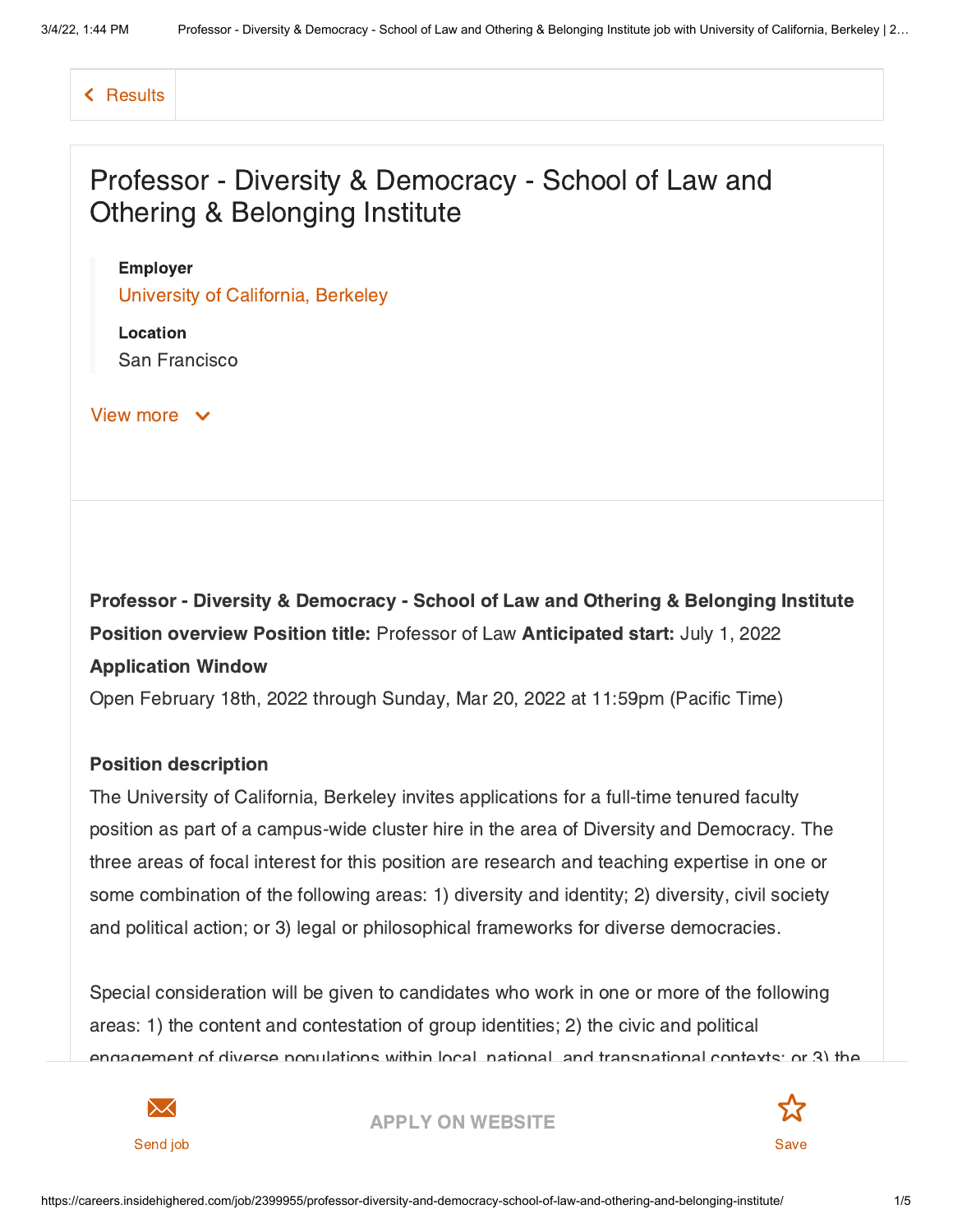conducted under the auspices of the OBI Diversity and Democracy cluster and with the participation of faculty from the School of Law (including the Jurisprudence and Social Policy Program). The successful candidate will hold a tenured faculty appointment in the School of Law.

We are interested in senior scholars who have demonstrated excellence in research, teaching and service, and a commitment to building an equitable and diverse scholarly environment. We are also interested in candidates who have had non-traditional career paths or who have taken time off for family reasons, or who have achieved excellence in careers outside academia. Early applications are encouraged. Additional materials may be requested of top candidates.

The University is responsive to the family needs of faculty, including dual career couples and single parents. For information about family friendly resources, potential relocation to Berkeley, or career needs of accompanying partners and spouses, please visit: [http://ofew.berkeley.edu/new-faculty](https://apptrkr.com/get_redirect.php?id=2869925&targetURL=http://ofew.berkeley.edu/new-faculty).

### School: [https://www.law.berkeley.edu/](https://apptrkr.com/get_redirect.php?id=2869925&targetURL=https://www.law.berkeley.edu/)

#### Program: [https://belonging.berkeley.edu/](https://apptrkr.com/get_redirect.php?id=2869925&targetURL=https://belonging.berkeley.edu/)

Qualifications Basic qualifications (required at time of application) Candidates must either: a) hold a J.D. or equivalent international degree by date of application, or b) hold a Ph.D. or equivalent international degree.

#### Preferred qualifications

The ideal candidate will:

- demonstrate research and teaching expertise in one or some combination of the following areas: 1) diversity and identity; 2) diversity, civil society and political action; or 3) legal or philosophical frameworks for diverse democracies.
- demonstrate evidence of strong research productivity, potential for funding, and a  $\bullet$ commitment to excellence in teaching and research mentoring of undergraduate and graduate students.
- demonstrate evidence of outstanding scholarship relevant to the study of diversity and democracy.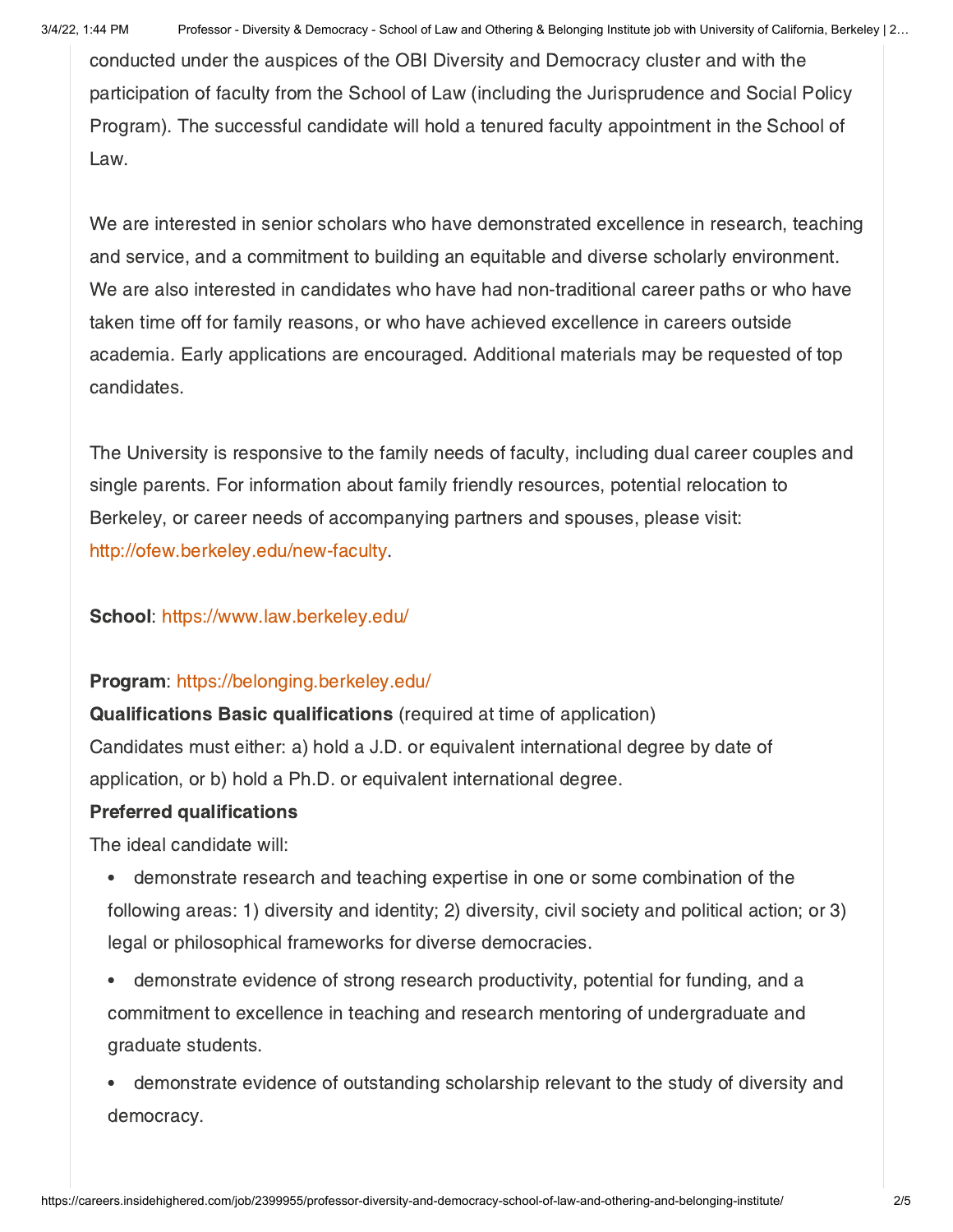demonstrate evidence of their commitment to diversity, equity, and inclusion in ways that align with UC Berkeley's mission to meet the educational needs of California's diverse population (see: [https://ofew.berkeley.edu/recruitment/contributions-diversity/support](https://apptrkr.com/get_redirect.php?id=2869925&targetURL=https://ofew.berkeley.edu/recruitment/contributions-diversity/support-faculty-candidates)faculty-candidates).

# Application Requirements Document requirements

Curriculum Vitae - Your most recently updated C.V.

Statement on Contributions to Advancing Diversity, Equity, and Inclusion - Statement on your contributions to diversity, equity, and inclusion, including information about your understanding of these topics, your record of activities to date, and your specific plans and goals for advancing equity and inclusion if hired at Berkeley (for additional information go to [https://ofew.berkeley.edu/recruitment/contributions-diversity](https://apptrkr.com/get_redirect.php?id=2869925&targetURL=https://ofew.berkeley.edu/recruitment/contributions-diversity)).

# Reference requirements

3 required (contact information only)

# Apply link: [https://aprecruit.berkeley.edu/JPF03351](https://apptrkr.com/2869925)

Help contact: [academicpositions@law.berkeley.edu](https://apptrkr.com/get_redirect.php?id=2869925&targetURL=mailto:academicpositions@law.berkeley.edu)

## Campus Information

Diversity, equity, inclusion, and belonging are core values at UC Berkeley. Our excellence can only be fully realized by faculty, students, and academic and non-academic staff who share our commitment to these values. Successful candidates for our academic positions will demonstrate evidence of a commitment to advancing equity, inclusion, and belonging.

The University of California, Berkeley is an Equal Opportunity/Affirmative Action Employer. All qualified applicants will receive consideration for employment without regard to race, color, religion, sex, sexual orientation, gender identity, national origin, disability, age, or protected veteran status. For the complete University of California nondiscrimination and affirmative action policy see: [http://policy.ucop.edu/doc/4000376/NondiscrimAffirmAct](https://apptrkr.com/get_redirect.php?id=2869925&targetURL=http://policy.ucop.edu/doc/4000376/NondiscrimAffirmAct)

In searches when letters of reference are required all letters will be treated as confidential per University of California policy and California state law. Please refer potential referees, including when letters are provided via a third party (i.e., dossier service or career center), to the UC Berkeley statement of confidentiality [\(http://apo.berkeley.edu/ucb-confidentiality-](https://apptrkr.com/get_redirect.php?id=2869925&targetURL=http://apo.berkeley.edu/ucb-confidentiality-policy)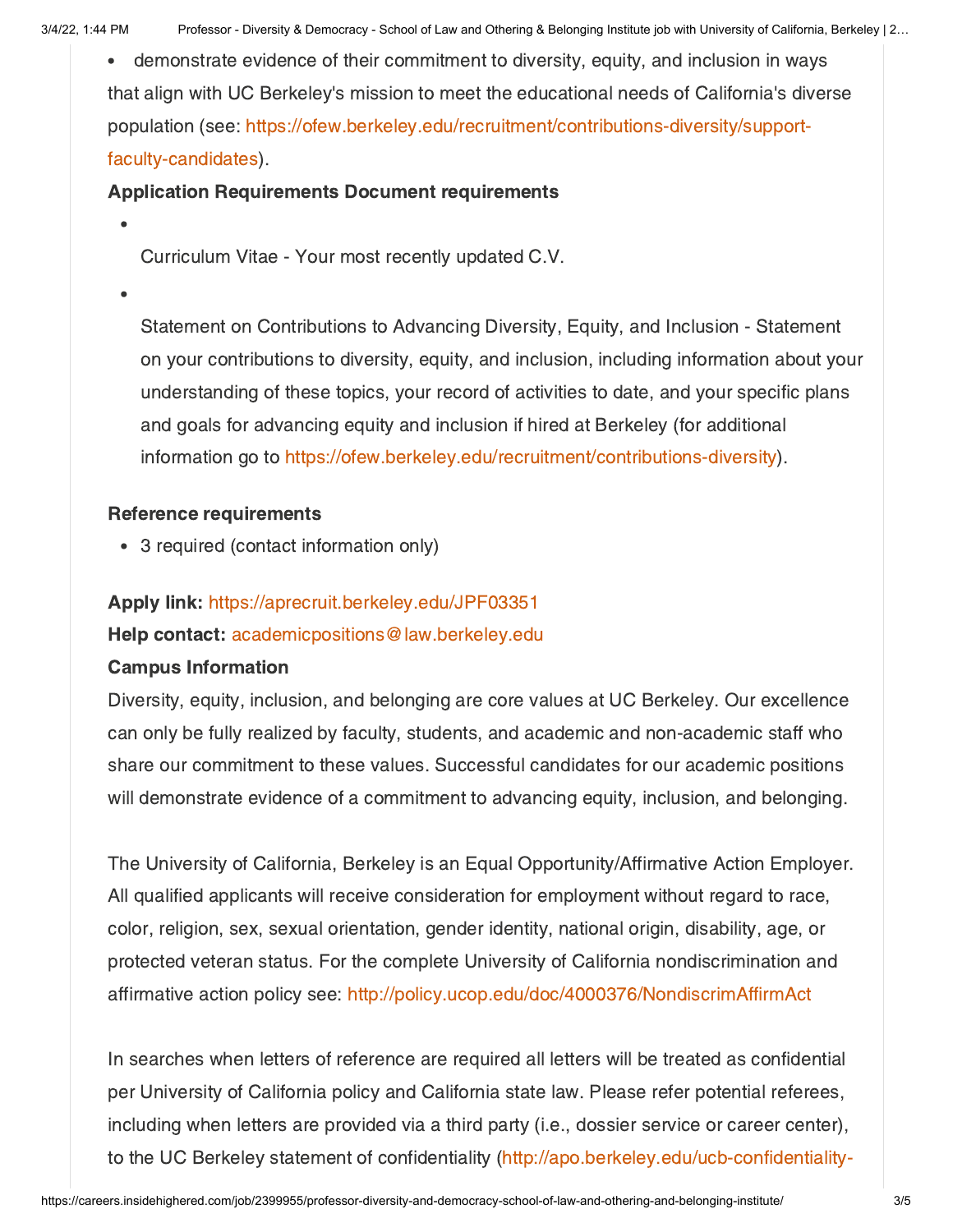policy) prior to [submitting](https://apptrkr.com/get_redirect.php?id=2869925&targetURL=http://apo.berkeley.edu/ucb-confidentiality-policy) their letter.

As a condition of employment, you will be required to comply with the University of California SARS-CoV-2 (COVID-19) Vaccination Program Policy [https://policy.ucop.edu/doc/5000695/SARS-CoV-2\\_Covid-19](https://apptrkr.com/get_redirect.php?id=2869925&targetURL=https://policy.ucop.edu/doc/5000695/SARS-CoV-2_Covid-19). All Covered Individuals under the policy must provide proof of Full Vaccination or, if applicable, submit a request for Exception (based on Medical Exemption, Disability, and/or Religious Objection) or Deferral (based on pregnancy) no later than the applicable deadline. For new University of California employees, the applicable deadline is eight weeks after their first date of employment. (Capitalized terms in this paragraph are defined in the policy.) Job location Berkeley, CA

To apply, visit [https://aprecruit.berkeley.edu/JPF03351](https://apptrkr.com/2869925)

Copyright ©2022 Jobelephant.com Inc. All rights reserved.

Posted by the FREE [value-added](https://www.jobelephant.com/) recruitment advertising agency jeid-

ab16c7ba4363f9418ef8f80ff230d508

Share this job  $f \blacktriangleright$  in